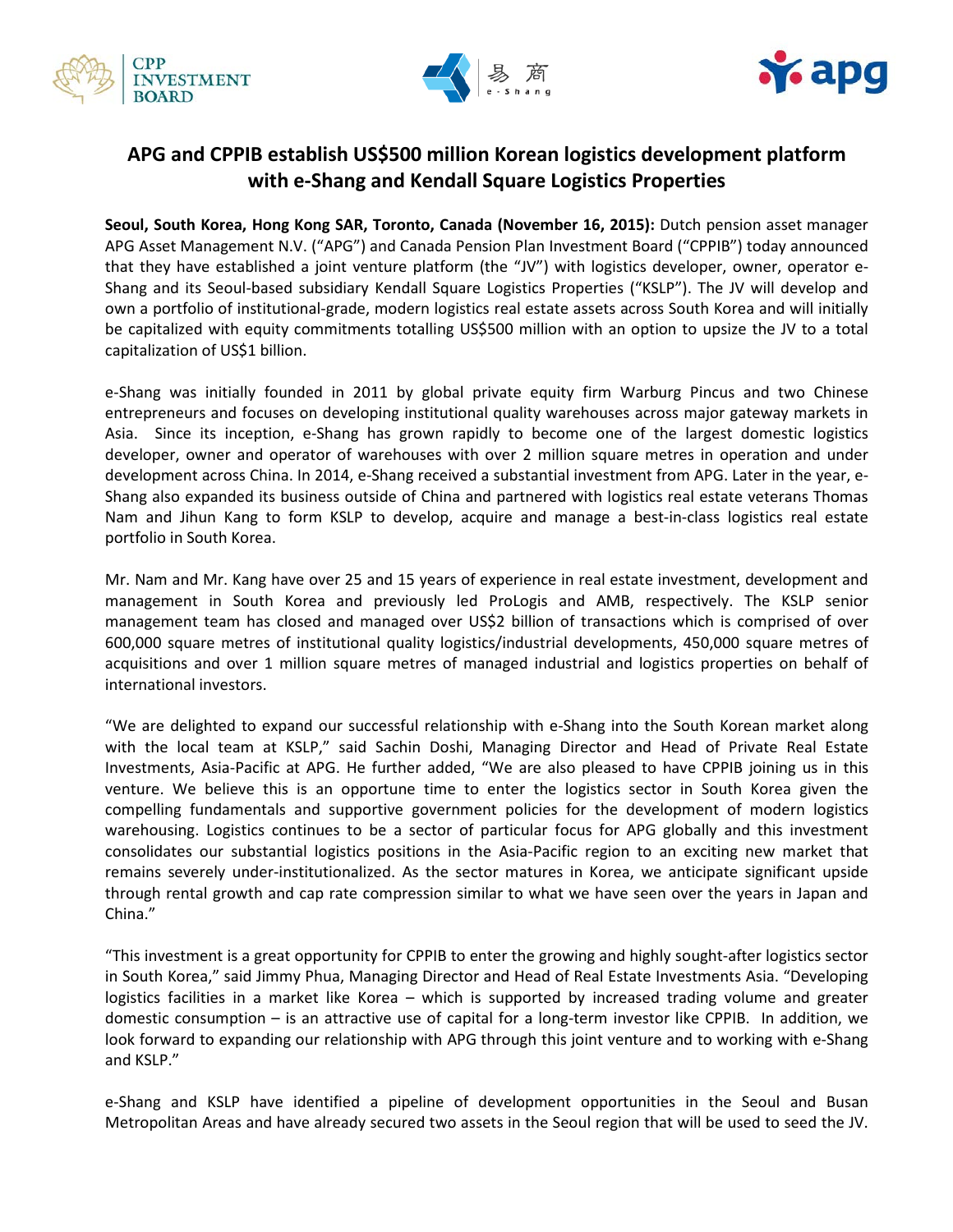





The JV will target to own a portfolio of logistics real estate assets with an aggregate size of over 1.5 million square metres in gross floor area over the next several years.

Jeffrey Shen, CEO of e-Shang, commented, "We are very pleased to partner with APG again, and welcome a new investor, CPPIB, to the Korea venture. The logistics sector in Korea is poised to undergo a meaningful transformation of the value chain over the medium term and this JV is well positioned to take advantage of these emerging trends towards consolidation of space among more concentrated and larger distribution centers across South Korea."

Thomas Nam, CEO of KSLP, further added, "With a significant capital commitment from these world class investors coupled with our strong and highly experienced management team, we are confident that the joint venture can assemble a best-in-class portfolio of institutional quality warehouses."

#### **About APG Asset Management N.V.**

APG Asset Management N.V. is a Dutch pension fund asset manager in the Netherlands. For its pension fund clients and their 4.5 million active and retired participants from the public and private sectors representing over 30% of all collective pension schemes in the Netherlands, APG Asset Management N.V. manages pension assets of c.€400 billion as at the end of September 2015. For further information, please visit: [www.apg.nl/en.](http://www.apg.nl/en)

#### **About Canada Pension Plan Investment Board**

Canada Pension Plan Investment Board (CPPIB) is a professional investment management organization that invests the funds not needed by the Canada Pension Plan (CPP) to pay current benefits on behalf of 18 million contributors and beneficiaries. In order to build a diversified portfolio of CPP assets, CPPIB invests in public equities, private equities, real estate, infrastructure and fixed income instruments. Headquartered in Toronto, with offices in Hong Kong, London, Luxembourg, Mumbai, New York City and São Paulo, CPPIB is governed and managed independently of the Canada Pension Plan and at arm's length from governments. At September 30, 2015, the CPP Fund totalled \$272.9 billion. For more information about CPPIB, please visit [www.cppib.com.](http://www.cppib.com/)

#### **About e-Shang**

e-Shang, headquartered in Shanghai, China, is a fully-integrated developer and total solutions provider of warehousing infrastructure and facility management catering to clients focused on domestic consumptionin in Asia Pacific. Since inception in 2011, e-Shang has grown rapidly and currently has over 20 e-commerce, retail and cold distribution centers which represents over 2.5 million square metres in operation and under development in China and South Korea. For more information on e-Shang, please visi[t http://en.e](http://en.e-shang.com.cn/)[shang.com.cn/](http://en.e-shang.com.cn/)

## **Media Contacts: APG**

Harmen Geers Email[: harmen.geers@apg.nl](mailto:harmen.geers@apg.nl) Telephone: +31 2060 49136

### **e-Shang** Anyi Wang Email[: anyiwang@e-Shang.com.cn](mailto:anyiwang@e-Shang.com.cn) Telephone: +86 21 2409 9566 (ext. 606) / +852 3101-7157

**CPPIB** Mei Mavin Email: [mmavin@cppib.com](mailto:mmavin@cppib.com) Telephone: +44-203 205 3515